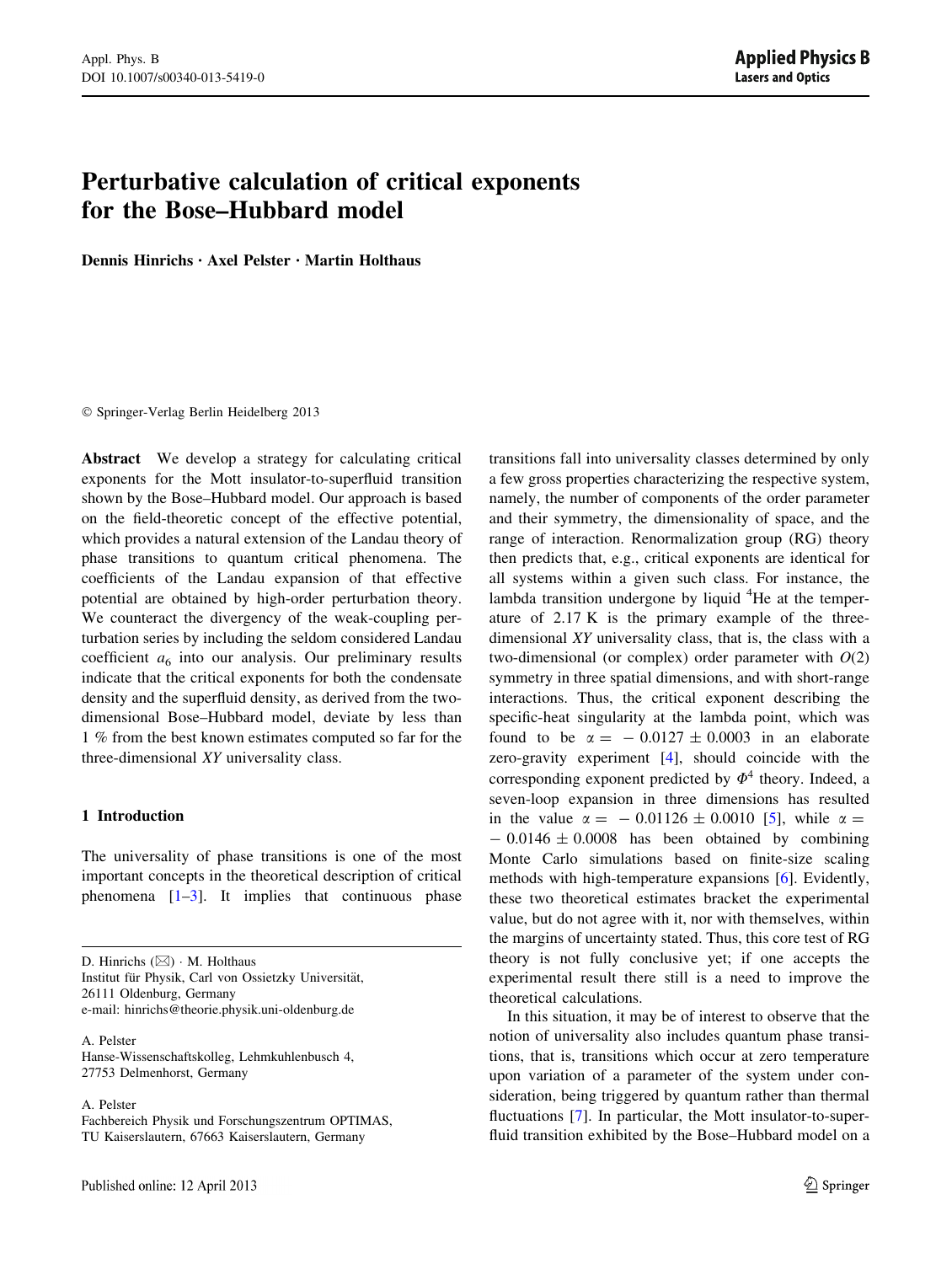<span id="page-1-0"></span>d-dimensional cubic lattice falls into the universality class of the  $(d + 1)$ -dimensional XY model at special multicritical points with particle-hole symmetry [[8\]](#page-9-0), implying that the critical exponents provided by the two-dimensional (2D) Bose–Hubbard model should agree with those of the lambda transition. Now that this 2D Bose–Hubbard model has been emulated with ultracold <sup>87</sup>Rb atoms loaded into stacks of planar optical lattices [\[9](#page-9-0), [10](#page-9-0)], and even the condensate fraction of such a Bose gas in a 2D lattice has been measured across the Mott insulator-to-superfluid transition [\[11](#page-9-0)], future precision experiments on this system might enable one to accurately determine the corresponding critical exponents, and thus to provide a further nontrivial test of universality. Indeed, the exploration of critical behavior with ultracold dilute quantum gases has already been taken up by Donner et al. [[12\]](#page-9-0), who have measured the critical exponent of the correlation length for a harmonically trapped, weakly interacting 3D Bose gas, albeit with still a comparatively large error bar.

On the theoretical side, the archetypal Bose–Hubbard model lends itself to alternative computational schemes. Only recently, Rançon and Dupuis  $[13]$  $[13]$  have presented a detailed RG approach to this model, taking into account both local and long-distance fluctuations. Somewhat alarmingly, the numerical value of the critical exponent for the correlation length of the 2D system derived from that study amounts to  $v = 0.699$ , differing quite substantially from the value  $v = 0.67155 \pm 0.00027$  previously reported by Campostrini et al. [[6\]](#page-9-0). This finding appears to put universality into question, and hence calls for further independent calculations. In the present paper, we establish a ''hands-on'' approach to the critical exponents of the Bose–Hubbard model, based on the field-theoretic concept of the effective potential  $[1, 3]$  $[1, 3]$  $[1, 3]$  $[1, 3]$ , which opens a natural bridge to Landau's theory of phase transitions [[14,](#page-9-0) [15\]](#page-10-0). We focus on the exponent  $\beta_c$  for the condensate density, and on the exponent  $\zeta$  for the superfluid density, from which one can deduce all other critical exponents by exploiting (hyper-)scaling relations  $[16, 17]$  $[16, 17]$  $[16, 17]$  $[16, 17]$ . We proceed as follows: In Sect. 2 we retrace the basic steps required for deriving the Landau expansion of the effective potential [[14,](#page-9-0) [15](#page-10-0)], and explain how this expansion is employed for computing both the condensate and superfluid densities. In Sect. [3](#page-3-0) we recapitulate the idea of the process chain approach [\[18](#page-10-0)], which yields perturbative approximants to the individual Landau coefficients. The results obtained by evaluating the perturbation series numerically to high orders in the hopping strength are then discussed at length in Sect. [4.](#page-5-0) Here, we encounter a vexing problem, namely, the divergency of weak-coupling perturbation theory. In principle, this calls for a systematic resummation procedure for deducing the ''true'', regular Landau coefficients from their diverging polynomial approximants. Nonetheless, here we show that even without such a procedure, but by explicitly including the seldom considered Landau coefficient  $a_6$  into the analysis, one is able to extract critical exponents for the 2D Bose–Hubbard system which agree to better than 1 % with those computed for the lambda transition [\[6](#page-9-0)], thus providing fair evidence in favor of universality. Our ad hoc procedure still requires formal justification and hence should be regarded as preliminary, but quite similar results are obtained by applying variational perturbation theory [\[19](#page-10-0)]. Some conclusions are drawn in the final Sect. [5.](#page-8-0)

## 2 The method of the effective potential

The pure Bose–Hubbard model describes Bose particles on a lattice which are allowed to tunnel between neighboring lattice sites, while repelling each other when occupying the same site. In terms of operators  $\hat{b}_i^{\dagger}$  and  $\hat{b}_i$  which encode the creation and annihilation of a Bose particle at the ith site and thus obey the commutation relation

$$
[\hat{b}_i, \hat{b}_j^\dagger] = \delta_{ij},\tag{1}
$$

it is defined by the grand-canonical Hamiltonian [\[8](#page-9-0)]

$$
\widehat{H}_{\rm BH} = \widehat{H}_0 + \widehat{H}_{\rm tun},\tag{2}
$$

where the site-diagonal part

$$
\widehat{H}_0 = \frac{1}{2} \sum_i \widehat{n}_i (\widehat{n}_i - 1) - \mu / U \sum_i \widehat{n}_i \tag{3}
$$

models the on-site repulsion and fixes the total particle number through the adjustment of the chemical potential  $\mu$ . Here,

$$
\widehat{n}_i = \widehat{b}_i^{\dagger} \widehat{b}_i \tag{4}
$$

counts the number of particles at the  $i$ th site and  $U$  is the repulsion energy contributed by any pair of particles sitting on a common site. We are using this energy  $U$  as scale of reference for writing the Hamiltonian in dimensionless form. On the other hand, denoting the energy associated with a hopping event by *J*, nearest-neighbor tunneling of the particles is described by

$$
\widehat{H}_{\text{tun}} = -J/U \sum_{\langle i,j \rangle} \widehat{b}_i^{\dagger} \widehat{b}_j, \tag{5}
$$

with the angular brackets under the sum indicating that  $i$  and  $j$  are restricted to pairs of adjacent sites. As is well known, the particle-delocalizing tendency of  $\hat{H}_{\text{tun}}$  counteracts the localizing tendency of the repulsive interaction, so that the system exhibits a transition from a Mott insulator to a superfluid when the control parameter  $J/U$  is enhanced gradually, while the scaled chemical potential  $\mu/U$  is kept constant  $[7, 8]$  $[7, 8]$  $[7, 8]$  $[7, 8]$ .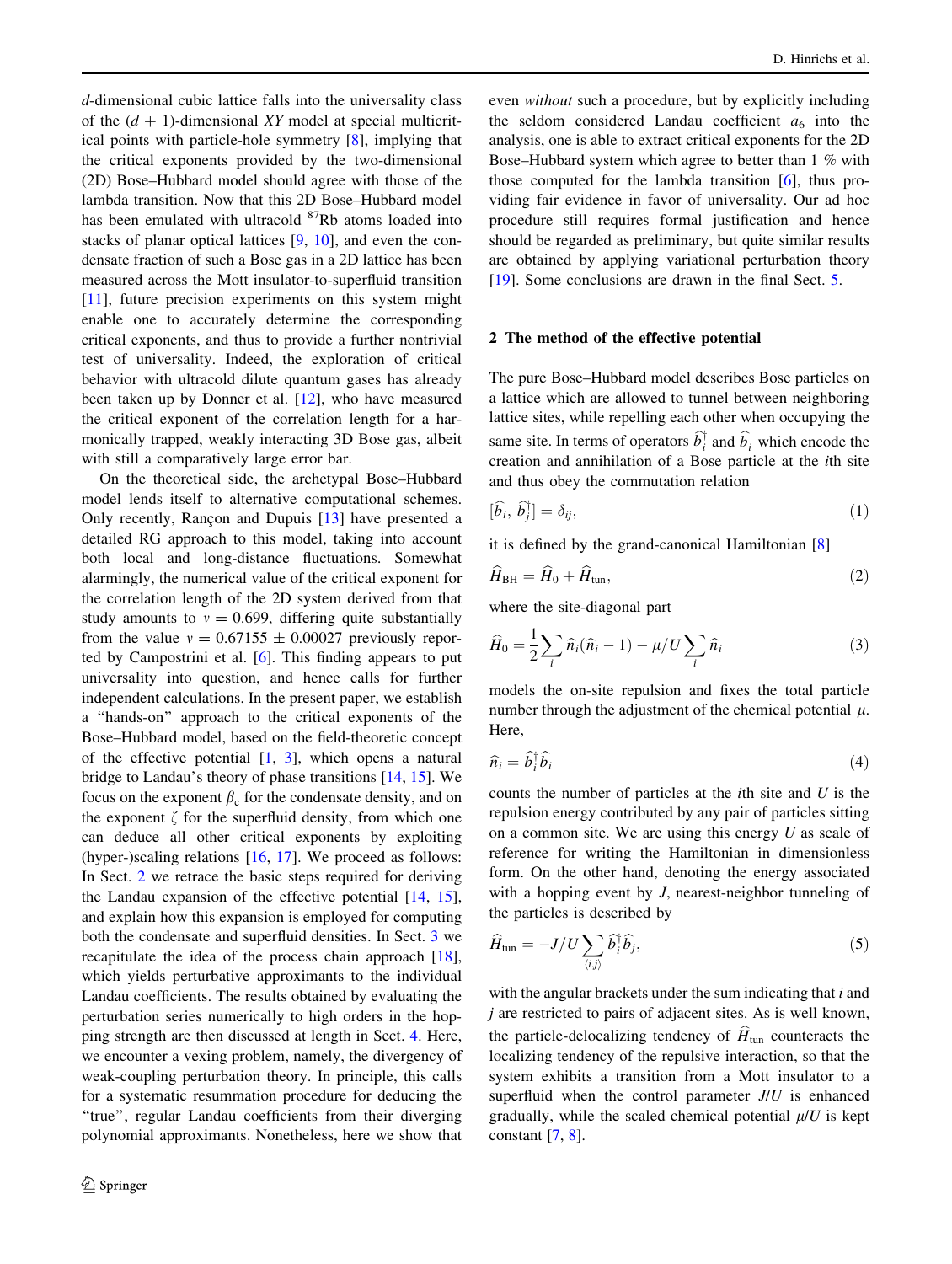<span id="page-2-0"></span>In order to map out this quantum phase transition, one studies the system's reaction to the attempt to couple particles into or out of the lattice through spatially homogeneous sources and drains, as expressed by the extended Hamiltonian

$$
\widehat{H} = \widehat{H}_{\text{BH}} + \widehat{H}_{\text{s-d}},\tag{6}
$$

where

$$
\widehat{H}_{s-d} = \sum_{i} (\eta \widehat{b}_{i}^{\dagger} + \eta^* \widehat{b}_{i}). \tag{7}
$$

Formally, this step corresponds to explicitly breaking the global particle-number conservation built into  $\hat{H}_{\text{BH}}$ , the intuitive idea being that the system should resist this attempt for sufficiently small source strength  $\eta$  when being in a Mott insulator state, but show some response for any nonzero  $\eta$  in the superfluid state.

Restricting ourselves to zero temperature, the free energy  $\mathcal F$  of the extended system is given by the groundstate expectation value of its Hamiltonian,

$$
\mathcal{F}(J/U, \mu/U, \eta, \eta^*) = \langle \widehat{H} \rangle.
$$
 (8)

Assuming the lattice to consist of  $M$  sites (while stipulating that the thermodynamic limit  $M \to \infty$  be taken eventually), we expand this free energy in the form

$$
\mathcal{F}(J/U, \mu/U, \eta, \eta^*)
$$
  
=  $M\bigg(f_0(J/U, \mu/U) + \sum_{k=1}^{\infty} c_{2k}(J/U, \mu/U)|\eta|^{2k}\bigg),$  (9)

so that  $f_0$  denotes the free energy per site of the original system [\(2](#page-1-0)). The fact that  $\mathcal F$  is expressed here in powers of  $|\eta|^2$ , rather than of  $\eta$  and  $\eta^*$  individually, is understood from the perturbative viewpoint adopted in the following section. If one regards the creation and annihilation operations implementing these sources and drains as individual perturbation events, it is obvious that only processes with an equal number of creation and annihilation events, and hence terms with equal powers of  $\eta$  and  $\eta^*$ , can contribute to the expectation value (8).

Following the guiding insight that the response of the system to the sources or drains, and hence the change of  $F$ with  $\eta$  or  $\eta^*$ , should reveal its state, it is only natural to consider the intensive quantities

$$
\psi = \frac{1}{M} \frac{\partial \mathcal{F}}{\partial \eta^*} = \langle \widehat{b}_i \rangle, \quad \psi^* = \frac{1}{M} \frac{\partial \mathcal{F}}{\partial \eta} = \langle \widehat{b}_i^{\dagger} \rangle. \tag{10}
$$

The respective first equalities in these two relations are nothing but definitions of  $\psi$  and  $\psi^*$ , whereas the respective second equalities follow immediately from the Hellmann– Feynman theorem  $[20, 21]$  $[20, 21]$  $[20, 21]$ . Of course, this is the standard way in field theory to introduce the order parameter [[1,](#page-9-0) [3](#page-9-0)].

The decisive step now is to take  $\psi$  and  $\psi^*$  as new independent variables. This is accomplished by performing a Legendre transformation of  $\mathcal F$ , thus constructing the effective potential [\[14](#page-9-0)]

$$
\Gamma(J/U, \mu/U, \psi, \psi^*) = \mathcal{F} - M(\eta^* \psi + \eta \psi^*), \tag{11}
$$

where the old variables  $\eta$  and  $\eta^*$  have to be expressed in terms of  $\psi$  and  $\psi^*$ . To this end, combining the definition (10) with the expansion (9) gives

$$
\psi = \eta[c_2 + 2c_4|\eta|^2 + 3c_6|\eta|^4 + \mathcal{O}(|\eta|^6)] \tag{12}
$$

and its complex conjugate, which then yields

$$
\eta = \psi \left[ \frac{1}{c_2} - \frac{2c_4}{c_2^4} |\psi|^2 + \left( \frac{12c_4^2}{c_2^7} - \frac{3c_6}{c_2^6} \right) |\psi|^4 + \mathcal{O}(|\psi|^6) \right]
$$
(13)

upon inversion. Inserting, one obtains the effective potential (11) as a series in powers of  $|\psi|^2$ :

$$
\frac{1}{M}\Gamma = f_0 + a_2|\psi|^2 + a_4|\psi|^4 + a_6|\psi|^6 + \mathcal{O}(|\psi|^8)
$$
 (14)

with coefficients

$$
a_2 = -\frac{1}{c_2}, a_4 = \frac{c_4}{c_2^4}, a_6 = \frac{c_6}{c_2^6} - \frac{4c_4^2}{c_2^7},
$$
\n(15)

having suppressed their dependence on  $J/U$  and  $\mu/U$ .

So far, these elementary considerations still refer to the extended system (6), from which the original Bose–Hub-bard model [\(2](#page-1-0)) is recovered by equating  $\eta = \eta^* = 0$ . By construction,  $\eta$  and  $\psi^*$  on the one hand, and  $\eta^*$  and  $\psi$  on the other, each constitute a Legendre-conjugated pair [\[22](#page-10-0)], so that one also has

$$
\frac{1}{M}\frac{\partial \Gamma}{\partial \psi^*} = -\eta, \quad \frac{1}{M}\frac{\partial \Gamma}{\partial \psi} = -\eta^*.
$$
 (16)

This is what finally explains why  $\Gamma$  has suggestively been named "effective potential": setting  $\eta = \eta^* = 0$  in these equations (16) means that the order parameter  $\psi_0$ describing the actual Bose–Hubbard system [\(2](#page-1-0)) is determined by finding a stationary point of  $\Gamma$ , in the same manner as a mechanical equilibrium is determined by a stationary point of some given mechanical potential, with stable equilibria corresponding to minima.

Now, we can virtually copy the Landau theory of phase transitions. Assuming  $a_4$  and  $a_6$  to be positive and neglecting higher order terms of the effective potential (14), the minimum of  $\Gamma$  is found at  $\psi_0 = 0$  as long as  $a_2>0$ , which indicates the Mott insulator phase. In contrast, when  $a_2$  < 0 the order parameter takes on a nonzero value, signaling the presence of the superfluid phase. Since  $|\psi_0|^2$  then is to be identified with the condensate density  $\varrho_c$ , one has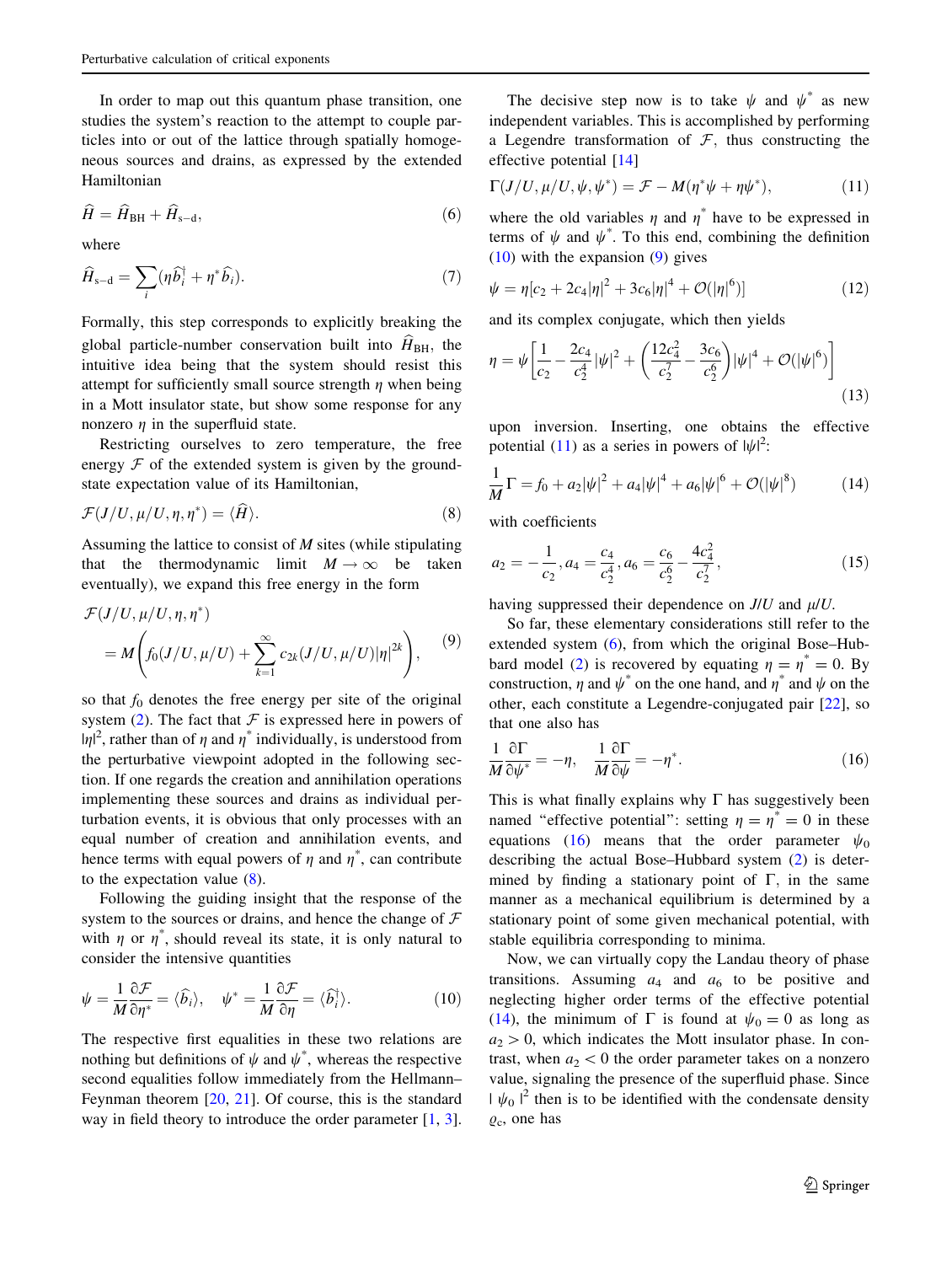<span id="page-3-0"></span>
$$
\varrho_{\rm c} = |\psi_0|^2 = \frac{1}{3a_6} \left( -a_4 + \sqrt{a_4^2 - 3a_2 a_6} \right) \tag{17}
$$

when  $a_2$  < 0. Thus, knowledge of solely the coefficient  $a_2(J/U, \mu/U)$  already enables one to locate the phase boundary by means of the condition  $a_2 = 0$  [[14\]](#page-9-0); if one possesses still more information on the effective potential, in the guise of the higher coeffients  $a_4$  and  $a_6$ , say, one can even monitor the appearance of the order parameter when that boundary is crossed, and hence determine the critical exponent  $\beta_c$  of the condensate density.

For computing also the superfluid density  $\varrho_s$  and its critcial exponent  $\zeta$ , we recall that if

$$
\chi_0(\mathbf{x}) = \exp(i\varphi(\mathbf{x}))|\chi_0(\mathbf{x})| \tag{18}
$$

is a single-particle state macroscopically occupied by Bose particles of mass m, the superfluid velocity  $v_s(x)$  is defined by the relation [\[23](#page-10-0)]

$$
\mathbf{v}_s(\mathbf{x}) = \frac{\hbar}{m} \nabla \varphi(\mathbf{x}).
$$
\n(19)

Dealing with a d-dimensional hypercubic lattice, it is convenient to adopt the particular choice

$$
\varphi(\mathbf{x}) = \theta \mathbf{e} \cdot \mathbf{x}/L,\tag{20}
$$

where **e** is a unit vector in the direction of an arbitrary lattice axis, all of which are equivalent. This means that the phase progresses by the twist angle  $\theta$  on each path of length L parallel to **e**. The twist is imposed on the many-body wave function  $\Psi$  by requiring [\[24](#page-10-0), [25](#page-10-0)]

$$
\Psi(\ldots, \mathbf{x}_j + L\mathbf{e}, \ldots) = e^{i\theta} \Psi(\ldots, \mathbf{x}_j, \ldots)
$$
 (21)

for each particle (labeled here by j). Operationally, this is achieved by performing the local unitary transformation

$$
\widehat{b}_i \to e^{i\varphi(\mathbf{x}_i)} \widehat{b}_i, \quad \widehat{b}_i^{\dagger} \to e^{-i\varphi(\mathbf{x}_i)} \widehat{b}_i^{\dagger}, \tag{22}
$$

where  $x_i$  is the position of the lattice site No. *i*; in this way, the boundary conditions are shifted onto the Hamiltonian. Now let  $\mathcal{F}(\theta)$  be the free energy ([8\)](#page-2-0) as belonging to the "twisted" Hamiltonian which gives rise to superfluid flow, denote the number of lattice sites inside the hypercube  $L^d$ by M, and specify  $\varrho_s$  as the number of superfluid particles per lattice site. If the particles were free, this would imply

$$
U[\mathcal{F}(\theta) - \mathcal{F}(0)] = M\varrho_s \frac{m}{2} \mathbf{v}_s^2
$$
  
=  $M\varrho_s \frac{m}{2} \left(\frac{\hbar}{m}\right)^2 \left(\frac{\theta}{L}\right)^2$ . (23)

But since the single-particle dispersion relation actually reads

$$
E(\mathbf{k}) = -2J \sum_{j=1}^{d} \cos(k_j a), \qquad (24)
$$

where  $a$  is the lattice constant, one has to replace the factor  $\hbar^2/(2m)$  in Eq. (23) by  $Ja^2$ . Moreover, by virtue of the geometrical properties of the Legendre transformation [[22\]](#page-10-0) the free energy equals the effective potential when the latter is evaluated at its mimimum  $\psi_0$  [[15\]](#page-10-0). Taken together, this gives

$$
U[\Gamma(\theta)|_{\psi_0} - \Gamma(0)|_{\psi_0}] = M \varrho_s J a^2 \left(\frac{\theta}{L}\right)^2 \tag{25}
$$

for sufficiently small  $\theta/L$ . Measuring lengths in multiples of the lattice constant and hence writing  $\ell = L/a$ , this finally leads to

$$
\varrho_{\rm s} = \lim_{\theta \to 0} \frac{1}{MJ/U} \left(\frac{\ell}{\theta}\right)^2 \left[\Gamma(\theta)\right]_{\psi_0} - \Gamma(0)\right|_{\psi_0}.\tag{26}
$$

This expression is closely related to the helicity modulus introduced by Fisher et al. [\[16](#page-10-0)], emphasizing that the superfluid density quantifies the rigidity of the system under the imposed twist. Thus, sufficient knowledge of the effective potential, both with and without such a twist, enables one to monitor the emergence of  $\rho_s$  when the phase boundary is crossed upon varying J/U, and thereby to determine its critical exponent  $\zeta$ .

## 3 The process-chain approach to compute the effective potential

The main computational task now consists in the calculation of the expansion coefficients  $a_{2k}$  of the effective potential [\(14](#page-2-0)), which, according to Eq. ([15\)](#page-2-0), are given in terms of the coefficients  $c_{2k}$  introduced in the expansion ([9\)](#page-2-0) of the free energy, either without or including an additional phase twist  $(22)$ . We obtain these coefficients by means of the process-chain approach devised by Eckardt [\[18](#page-10-0)], which is based on a formulation of the perturbation series going back to the Japanese mathematician Tosio Kato [[26,](#page-10-0) [27](#page-10-0)]: consider a Hamiltonian  $\widehat{H}_0$  with a nondegenerate eigenstate  $|m\rangle$  and corresponding eigenvalue  $E_m^{(0)}$  which is subjected to some suitable perturbation  $\hat{V}$ , such that the total Hamiltonian becomes  $\hat{H} = \hat{H}_0 + \hat{V}$ . Then the *n*th-order contribution  $E_m^{(n)}$  to the perturbation series

$$
E_m = E_m^{(0)} + \sum_{n=1}^{\infty} E_m^{(n)}
$$
\n(27)

for the eigenvalue  $E_m$  of  $\widehat{H}$  which evolves from  $E_m^{(0)}$  upon turning on the perturbation can be written in the nonrecursive form [\[26](#page-10-0), [27](#page-10-0)]

$$
E_m^{(n)} = \text{tr}\left[\sum_{A_n} \widehat{S}^{\alpha_1} \widehat{V} \widehat{S}^{\alpha_2} \widehat{V} \widehat{S}^{\alpha_3} \cdots \widehat{S}^{\alpha_n} \widehat{V} \widehat{S}^{\alpha_{n+1}}\right],\tag{28}
$$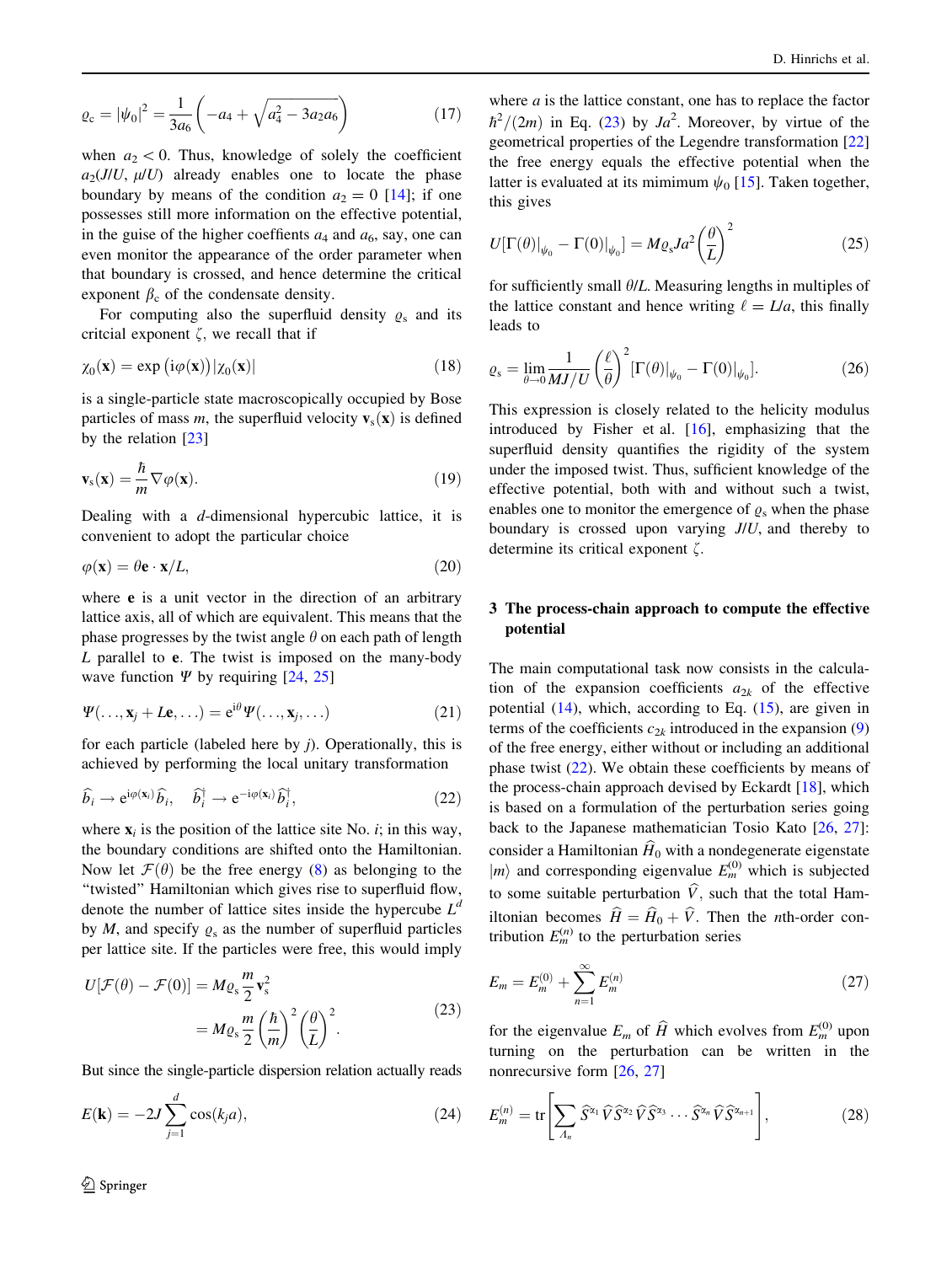<span id="page-4-0"></span>where the chain operators  $\hat{S}^{\alpha}$  concatenating the *n* perturbing operators  $\hat{V}$  are given by

$$
\widehat{S}^{\alpha} = \begin{cases}\n-\frac{|m\rangle\langle m|}{i\neq m} & \text{for } \alpha = 0 \\
\sum_{i \neq m} \frac{|i\rangle\langle i|}{\left(E_m^{(0)} - E_i^{(0)}\right)^{\alpha}} & \text{for } \alpha > 0,\n\end{cases}
$$
\n(29)

and the sum extends over all sets of  $n + 1$  nonnegative integers  $\alpha_i$  which sum up to  $n-1$ ,

$$
\Lambda_n = \left\{ (\alpha_1, \ldots, \alpha_{n+1}) \Big| \sum_{j=1}^{n+1} \alpha_j = n-1 \right\}.
$$
 (30)

By means of standard manipulations [\[18,](#page-10-0) [28\]](#page-10-0), the individual terms arising from Kato's trace formula ([28\)](#page-3-0) can be cast into matrix elements of the form

$$
\langle m|\hat{V}\hat{S}^{\alpha_1}\hat{V}\hat{S}^{\alpha_2}\cdots\hat{S}^{\alpha_{n-1}}\hat{V}|m\rangle, \qquad (31)
$$

to be multiplied with certain weight factors. These matrix elements allow for an intuitive interpretation: starting from the initial state  $|m\rangle$ , the system undergoes a chain of *n* subsequent perturbation processes before finally returning to  $|m\rangle$ . If there are no selection rules making some of these matrix elements vanish, their number increases by a factor of more than 2 when advancing from *n* to  $n + 1$ : one faces ten elements in 5th order, but already 627 for  $n = 10$  [[18,](#page-10-0) [28\]](#page-10-0).

In our case, the "unperturbed" operator  $\hat{H}_0$  is given by the site-diagonal component  $(3)$  $(3)$  of the Bose–Hubbard Hamiltonian, the eigenstates of which are characterized by sharp occupation numbers for each lattice site. We consider a Mott state with integer filling factor  $g$ , that is, a state with g particles residing on each site:

$$
|m\rangle = \prod_{i} \frac{(\widehat{b}_{i}^{\dagger})^g}{\sqrt{g!}} |0\rangle, \tag{32}
$$

where  $|0\rangle$  is the empty-lattice state. In what follows we restrict ourselves to  $g = 1$ , meaning that we have to adjust  $\mu/U$  accordingly. The perturbation is given by the tunneling Hamiltonian [\(5](#page-1-0)) combined with the sources and drains described by the symmetry-breaking extension [\(7](#page-2-0)), so that

$$
\widehat{V} = \widehat{H}_{\text{tun}} + \widehat{H}_{s-d},\tag{33}
$$

and the goal is to evaluate the perturbation series ([27\)](#page-3-0) for  $\langle \hat{H} \rangle = E_m$ . Now the representation [\(9](#page-2-0)) tells us that the desired quantities  $c_{2k}$  emerge as prefactors of  $|\eta|^{2k}$  in a series expansion of  $E_m/M$  with respect to powers of  $|\eta|^2$ , and therefore are given by all process chains containing  $k$ creation operators  $\widehat{b}_i^{\dagger}$  and further k annihilation operators  $b_j$ . Hence, when considering a formal hopping expansion of these functions,

$$
c_{2k} = \sum_{\nu=0}^{\infty} \gamma_{2k}^{(\nu)} (J/U)^{\nu}, \tag{34}
$$

nth-order perturbation theory gives access to the coefficients  $\gamma_{2k}^{(v)}$  with  $v = n - 2k$ , assuming  $n \ge 2k$ . By construction, these coefficients embody the collection of all process chains with  $k$  creation and  $k$  annihilation events, and  $n - 2k$  additional hopping events; a diagrammatic representation of the lowest-order contributions to  $c_2$ ,  $c_4$ , and  $c_6$  is depicted in Fig. 1. When mastering this processchain approach in higher orders, the computational bottleneck does not lie in the determination of the comparatively few Kato terms  $(31)$ , but rather in the fact that for each such term one has to consider all permutations of the respective processes  $[28]$ —requiring us to deal with  $12! = 479,001,600$ permutations for  $n = 12$ , which is the maximum order considered in the present paper.

Nonetheless, this process-chain approach can be implemented in a numerically efficient manner. So far, we have employed this technique for computing accurate phase boundaries for cubic lattices with arbitrary filling factors [\[28](#page-10-0), [29](#page-10-0)], for establishing a scaling property of the critical hopping strengths [\[30](#page-10-0)], and for determining the critical parameters for both triangular and hexagonal lattices [\[31](#page-10-0)]. In a more recent study of Bose–Hubbard and Jaynes–Cummings lattice models, the process-chain approach has been judged to be extremely powerful [[32\]](#page-10-0); a closely related scheme has been utilized successfully for evaluating high-order terms for the fermionic Hubbard model [[33\]](#page-10-0). In the following chapter, we will report our preliminary results obtained when applying the perturbative process-chain approach for the determination of the effective potential of the Bose–Hubbard model, and, in a straightforward further step, for the calculation of critical exponents.

$$
n = 2 \quad \boxtimes \qquad n = 4 \quad \boxtimes \qquad n = 6 \quad \boxtimes \boxtimes
$$
\n
$$
n = 3 \quad \square \longrightarrow \times
$$
\n
$$
n = 4 \quad \boxtimes \longrightarrow \times
$$
\n
$$
n = 5 \quad \boxtimes \longrightarrow \times
$$
\n
$$
n = 7 \quad \boxtimes \longrightarrow \times
$$
\n
$$
c_2 \qquad c_4 \qquad c_6
$$

Fig. 1 Diagrammatic representation of the lowest-order contributions to the quantities  $c_2$ ,  $c_4$ , and  $c_6$ . Creation and annihilation processes are symbolized by open boxes and crosses, respectively; each arrow denotes a tunneling process between neighboring lattice sites. In general, the coefficients  $\gamma_{2k}^{(v)}$  introduced in the formal expansion (34) incorporate all chains with  $k$  creation events,  $k$  annihilation events, and  $v = n - 2k$  tunneling events. The determination of all such diagrams, and their respective weights, is accomplished by the process-chain approach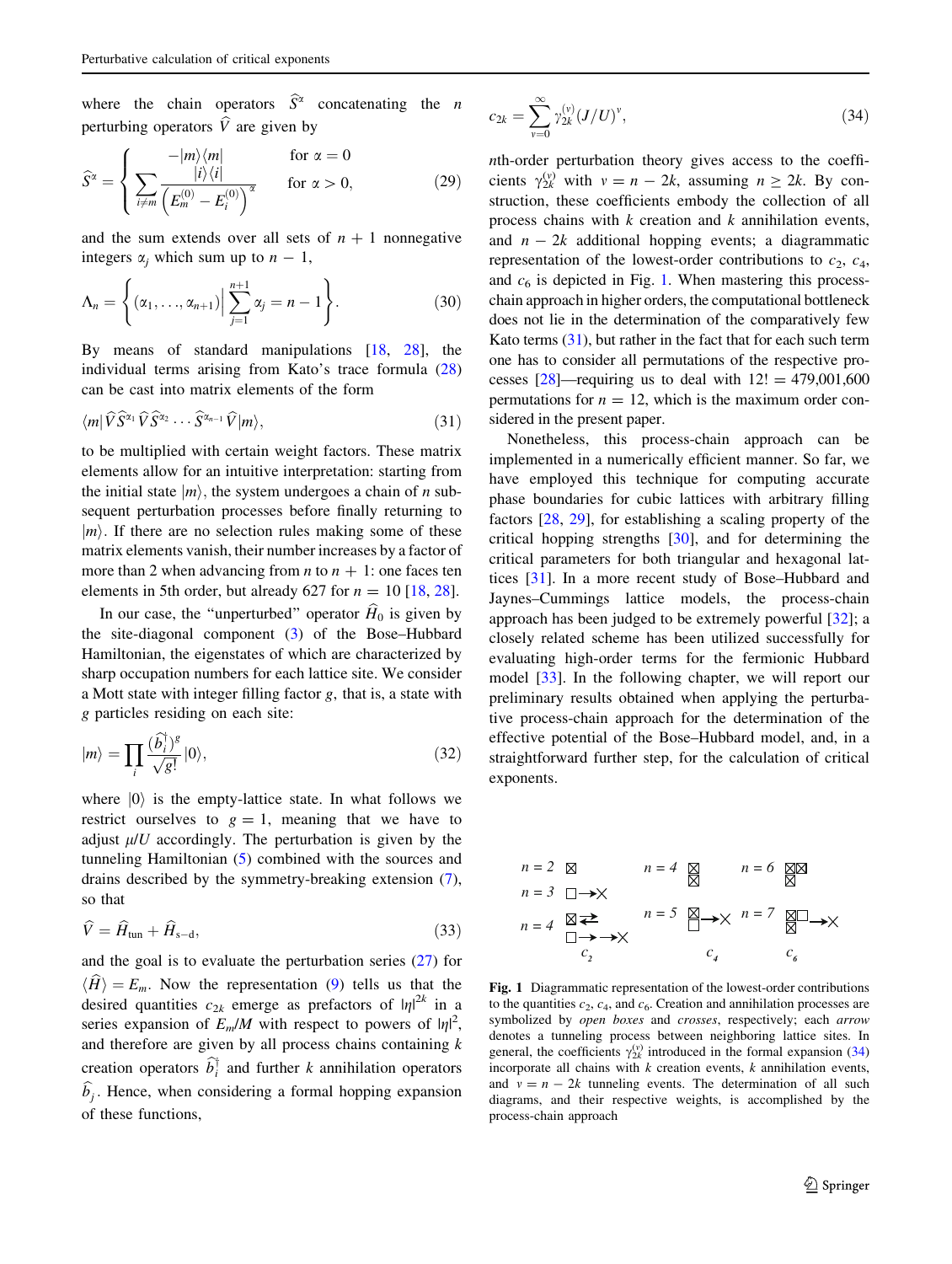#### <span id="page-5-0"></span>4 Results

Having gone through the preceding deliberations, the roadmap now is plainly laid out. The process-chain approach is employed for computing polynomial approximations to the coefficients  $c_{2k}(J/U, \mu/U)$ . These are rearranged to provide corresponding approximations to the coefficients  $a_{2k}(J/U, \mu/U)$  appearing in the Landau expansion ([14\)](#page-2-0) of the effective potential, from which one then



Fig. 2 Successive perturbational approximants to the Landau coefficient  $a_2$  for the 2D Bose–Hubbard model with scaled chemical potential  $(\mu/U)_{c} = 0.373$ , as corresponding to the tip of the Mott lobe with filling factor  $g = 1$ . Starting with the *leftmost line*, and proceeding counter-clockwise, the respective maximum hopping orders  $v_m$  are 3, 2, 5, 7, 4, 9, 6, and 8. Here and in the following Figs. [5–](#page-6-0)[7](#page-7-0), full lines refer to even and *dashed lines* to odd  $v_m$ 



**Fig. 3** Zeros  $(J/U)_0^{(v_m)}$  of the approximants to  $a_2$  shown in Fig. 2, plotted versus the inverse maximum hopping order. Observe that *data points* belonging to odd or even  $v_m$  can be fitted separately to *straight* lines. The extrapolations of these lines to the *left margin* provide upper and lower bounds on the critical-scaled hopping strength  $(J/U)_{c}$ 

obtains the condensate density  $\varrho_c$  and, after inclusion of a phase twist, the superfluid density  $\rho_s$ .

Figure 2 shows results for the coefficient  $a_2$  for the 2D Bose–Hubbard model with fixed chemical potential  $(\mu/U)_{c} = 0.373$ , as corresponding to the border between the Mott insulator and the superfluid state with filling factor  $g = 1$  (see also Fig. [4](#page-6-0) below). Maximum hopping orders taken into account here range from  $v_m = 2$  to  $v_m = 9$ , matching the orders  $n = 4$  to  $n = 11$  of the perturbation series. The zeros of the successive approximants to  $a_2$ , considered as functions of the scaled hopping strength J/U, mark the respective estimates  $(J/U)_0^{(v_m)}$  of the scaled critical hopping strength  $(J/U)_{c}$  for  $g = 1$ ; these zeros are plotted in Fig. 3 over the inverse hopping order. Evidently, data points resulting from odd and even  $v_m$  can separately be fitted to straight lines; the extrapolations of these lines for  $v_m \rightarrow \infty$ , or  $1/v_m \rightarrow 0$ , should contain information on the true value of  $(J/U)_{c}$ . Alternatively one can compute the phase boundary by means of the ''ratio-test'' method, which amounts to estimating the apparent radius of convergence of the series  $(34)$  $(34)$  $(34)$  for  $c_2$  [\[28](#page-10-0), [29\]](#page-10-0), instead of determining the zero of  $a_2 = -1/c_2$ . Including contributions up to  $n = 11$ , we find  $(J/U)_{c} \approx 0.05920$  in this manner, suggesting that the two extrapolated values inferred from Fig. 3 serve as upper and lower bounds on the actual value. If one accepts this hypothesis, the possible error of our phase boundary is at most on the order of 2 %. Indeed, this estimate is well compatible with the result  $(J/U)_{c} = 0.05974(3)$  provided by quantum Monte Carlo (QMC) simulations [[34\]](#page-10-0).

Figure [4](#page-6-0) then depicts the entire lowest Mott lobe for the 2D Bose–Hubbard model, i.e., the boundary between the Mott insulator state with  $g = 1$  (inside the lobe) and the superfluid state (outside); here, the result provided by the ratio test is framed by the two bounds determined according to the scheme depicted in Fig. 3. In order to compute the critical exponents of the quantum phase transition, we have to focus on the tip of this lobe [\[8](#page-9-0)].

Perturbative approximants to the higher effective potential coefficients  $a_4$  and  $a_6$  for the 2D Bose–Hubbard model are displayed in Fig. [5;](#page-6-0) note that the computation of  $a_4$  with  $v_m = 8$ , or that of  $a_6$  with  $v_m = 6$ , necessitates to evaluate the perturbation series even to 12th order. In marked contrast to  $a_2$ , now the successive "approximations" do not approach each other with increasing  $v_m$  in the vicinity of  $(J/U)_{c}$ , but rather appear to diverge strongly in an alternating manner; increasing accuracy with increasing  $v_m$  is achieved only for comparatively small  $J/U$ . Evidently we are dealing with asymptotic series; to deduce the true behavior of both  $a_4$  and  $a_6$  close to the phase transition, one needs to convert the divergent weak-coupling series into convergent strong-coupling expansions. Techniques for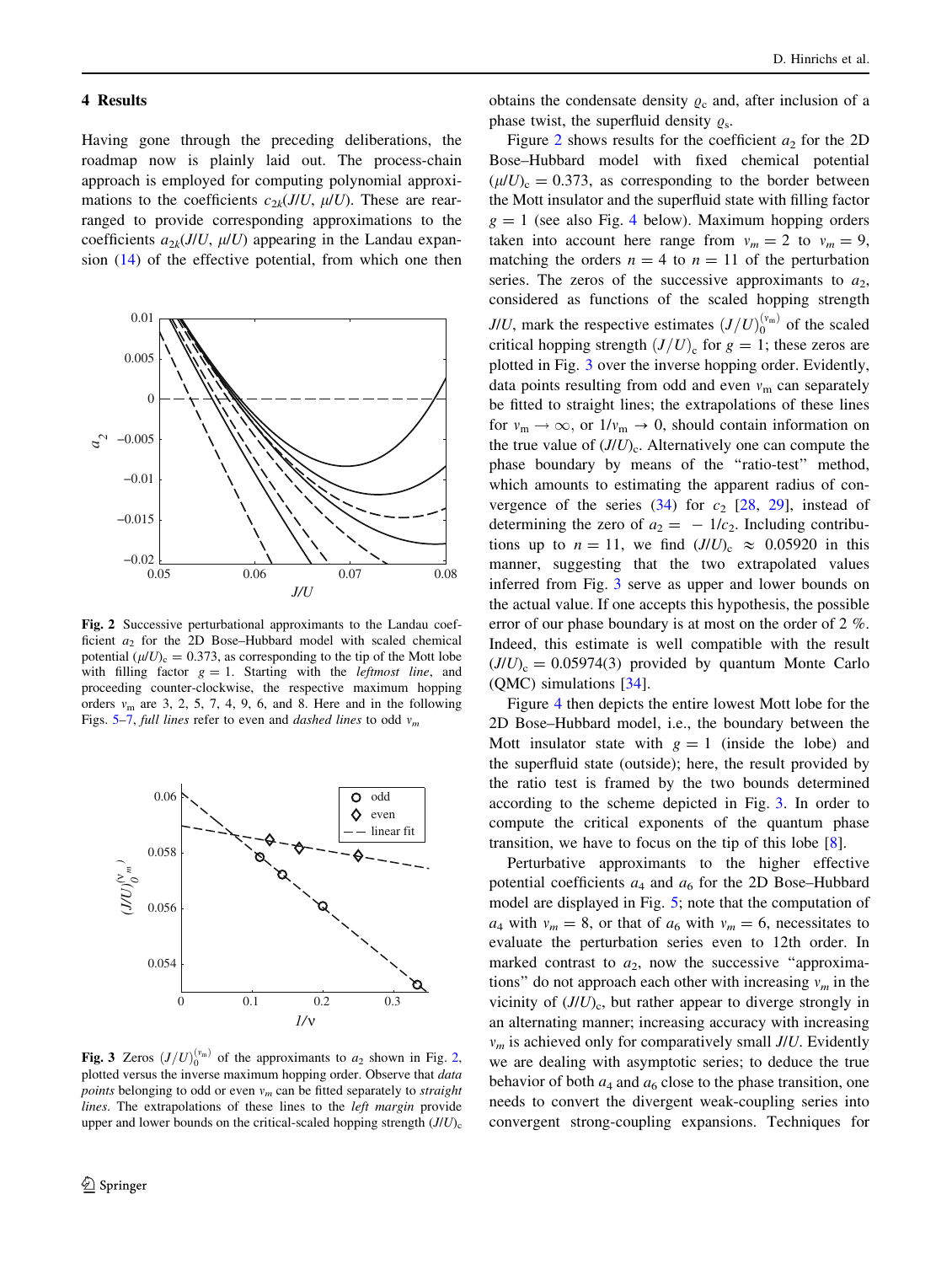<span id="page-6-0"></span>

Fig. 4 Mott lobe with filling factor  $g = 1$  for the 2D Bose–Hubbard model, computed with the ''ratio-test'' method put forward in Refs. [[28](#page-10-0), [29](#page-10-0)]. Also shown are the bounds obtained by the procedure sketched in Fig. [3](#page-5-0)



Fig. 5 Upper panel approximants to the coefficient  $a_4$  for  $d = 2$  and  $(\mu/U)_{\rm c} = 0.373$ , as in Fig. [2.](#page-5-0) Starting with the *leftmost line* crossing the lower margin, and proceeding counter-clockwise along the margin, the respective maximum hopping orders  $v_m$  are 8, 6, 4, 2, 3, 5, 7. Lower panel approximants to the coefficient  $a_6$  for  $d = 2$  and  $(\mu/U)_{c} = 0.373$ . Starting with the line crossing the *lower margin* and proceeding counter-clockwise, the respective maximum hopping orders  $v_m$  are 5, 3, 2, 4, 6. Vertical dashed lines mark  $(J/U)_c$ 

doing this do exist [\[35](#page-10-0)], but would require some a priori information on the functional form of the true  $a_4$  and  $a_6$ . A similar pattern is also observed in Fig. [6,](#page-7-0) in which corresponding plots of  $a_2$ ,  $a_4$ , and  $a_6$  for the 3D system with  $g = 1$  are grouped together. While successive estimates of the zero of  $a_2$  actually come closer to each other with increasing  $v_m$ , allowing one to determine  $(J/U)_c \approx 0.03407$ by extrapolation, successive approximants to  $a_4$  and  $a_6$ repel each other in the vicinity of  $(J/U)_{c}$ , although this divergence appears to be somewhat less violent here than for  $d = 2$ . Again, our above estimate of  $(J/U)_{c}$  compares very favorably with the QMC result  $(U/J)_c = 29.34(2)$ [\[36](#page-10-0)].

However, we are not primarily interested in the individual Landau coefficients ([15\)](#page-2-0), but rather in the full effective potential [\(14](#page-2-0)). It is, therefore, interesting to observe that the divergent behavior of the perturbative approximants to  $a<sub>6</sub>$  appears to counteract the divergency of the approximants to  $a_4$ : whereas the odd-order approximants (dashed lines) appear to ''overshoot'' the true values of  $a_4$  for both the 2D (Fig. 5) and 3D systems (Fig. [6\)](#page-7-0), they tend to "undershoot" the respective true values of  $a<sub>6</sub>$ , and vice versa for the even orders (full lines). Moreover, these higher coefficients enter into  $\Gamma$  only to higher orders in  $|\psi|^2$ , while we require accurate knowledge of  $\Gamma$  for small  $|\psi|$ . Thus, there is some hope that one still obtains a useful approximation to the effective potential even from the nonresummed coefficients. This hypothesis is supported by Fig. [7](#page-7-0), which depicts successive approximants to the effective potential  $\Gamma/M$  for the 2D system, as computed from  $a_2$ ,  $a_4$ , and  $a_6$  as functions of  $|\psi|$ . The upper panel refers to  $J/U = 0.055$ ; the trend of the graphs with increasing  $v_m$  suggests that the higher-order approximants indeed yield an acceptable estimate of  $\Gamma$  in the full range  $0 \leq |\psi| \leq 0.1$  considered. The lower panel shows a similar plot for  $J/U = 0.059$ , quite close to the critical value, where one still finds a fairly reasonable behavior of the approximants even up to  $|\psi| = 0.5$ .

This observation allows us to proceed, albeit tentatively, with the perturbative approximants to the coefficients [\(15](#page-2-0)), and to use these for computing the condensate density  $\rho_c$  by means of Eq. [\(17](#page-2-0)). Here we admit even-order approximants only, since according to Figs. 5 and [6](#page-7-0) only even  $v_m$  provide positive  $a_6$ , and hence guarantee a stable, confining effective potential when terminating the Landau expansion ([14\)](#page-2-0) after the sixth-order term; approximants with odd  $v_m$  are disregarded. Moreover, when Eq. [\(26](#page-3-0)) is evaluated likewise with a sufficiently small value of the twist  $\theta/\ell$ , it yields a corresponding estimate of the superfluid density  $\rho_s$ . Fig-ure [8](#page-7-0) shows results thus obtained with  $v_m = 6$  for  $d = 2$ (main frame), and with  $v_m = 4$  for  $d = 3$  (inset). Both densities initially increase about linearly for  $d = 3$ , heralding trivial (mean-field) critical exponents  $\beta_c = 1$  for  $\varrho_c$ .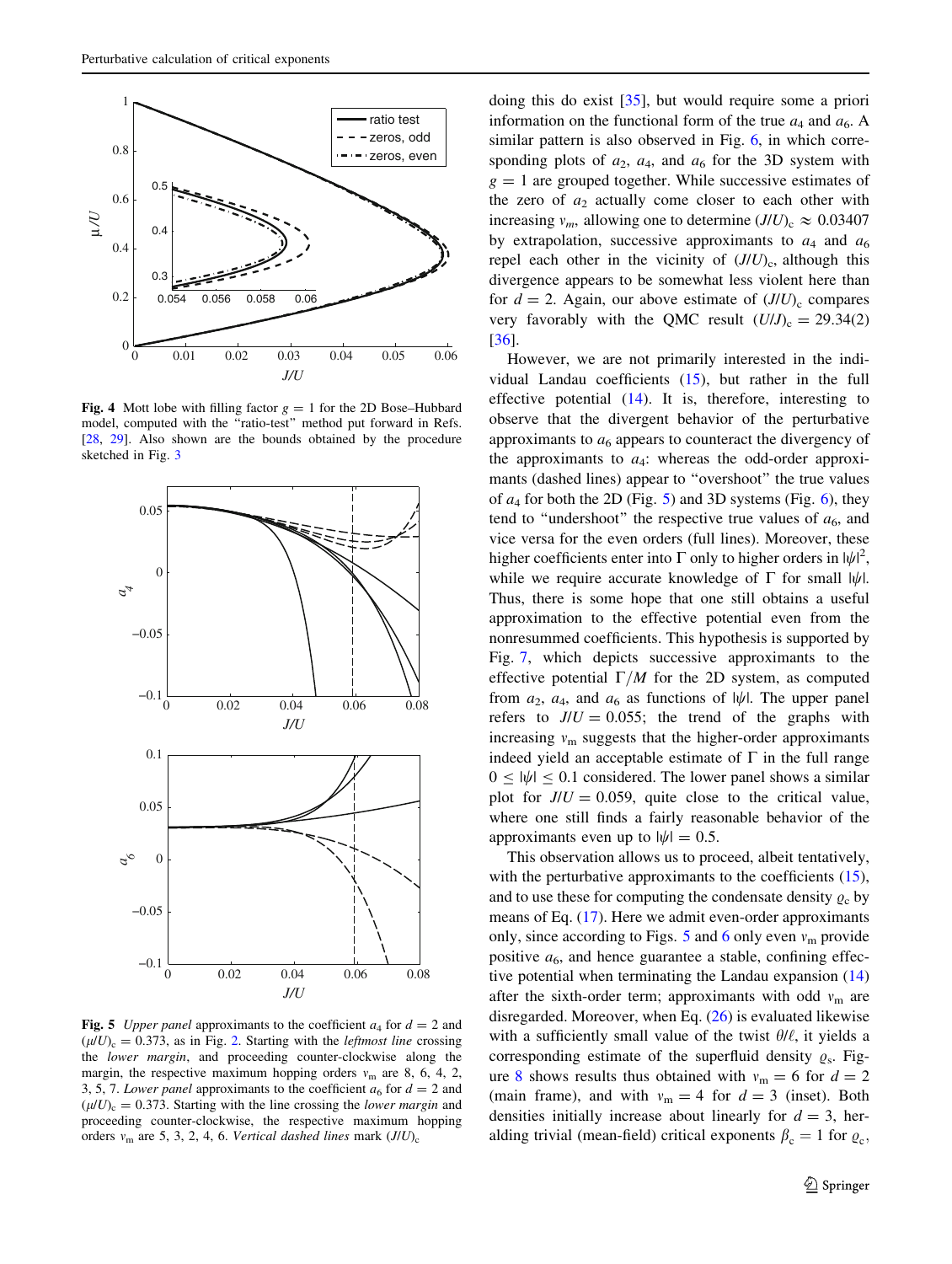<span id="page-7-0"></span>

Fig. 6 Upper panel successive perturbational approximants to the Landau coefficient  $a_2$  for the 3D Bose–Hubbard model with scaled chemical potential  $(\mu/U)_{c} = 0.393$ , as corresponding to the tip of the Mott lobe with filling factor  $g = 1$ . Starting with the *leftmost straight* line and proceeding rightwards, the respective maximum hopping orders  $v_m$  are 3, 2, 5, 4, 7, 6. *Middle panel* as above for the coefficient  $a_4$ . Starting with the *leftmost line* crossing the lower margin, and proceeding counter-clockwise along the margin, maximum hopping orders  $v_m$  are 6, 4, 2, 3, 5. Lower panel as above for the coefficient  $a_6$ . Maximum hopping orders  $v_m$ , assigned as above, are 3, 2, 4. Vertical dashed lines mark  $(J/U)_{c}$ 

and  $\zeta = 1$  for  $\varrho_s$ . This is to be expected, because the 3D Bose–Hubbard system belongs to the universality class of the 4D XY model; since  $d = 4$  is the upper critical



Fig. 7 Effective potential  $\Gamma(\psi)/M$  evaluated for the 2D Bose– Hubbard model with  $(\mu/U)_{c} = 0.373$ , and  $J/U = 0.055$  (above) or  $J/U = 0.059$  (below). Proceeding from bottom to top at the right *margin*, maximum hopping orders  $v_m$  are 3, 5, 7, 4, 6 for both panels



Fig. 8 Superfluid density  $\rho_s$  (full lines) and condensate density  $\rho_c$ (dotted) for  $d = 2$  with  $v_m = 6$  (main frame), and for  $d = 3$  with  $v_m = 4$  (inset). While the close-to-linear increase of both densities for  $\ddot{d} = 3$  yields the expected mean-field exponents  $\beta_c = \zeta = 1$ , one finds nontrivial exponents for  $d = 2$ . The superfluid densities have been computed with the twist  $\theta/\ell = 0.001$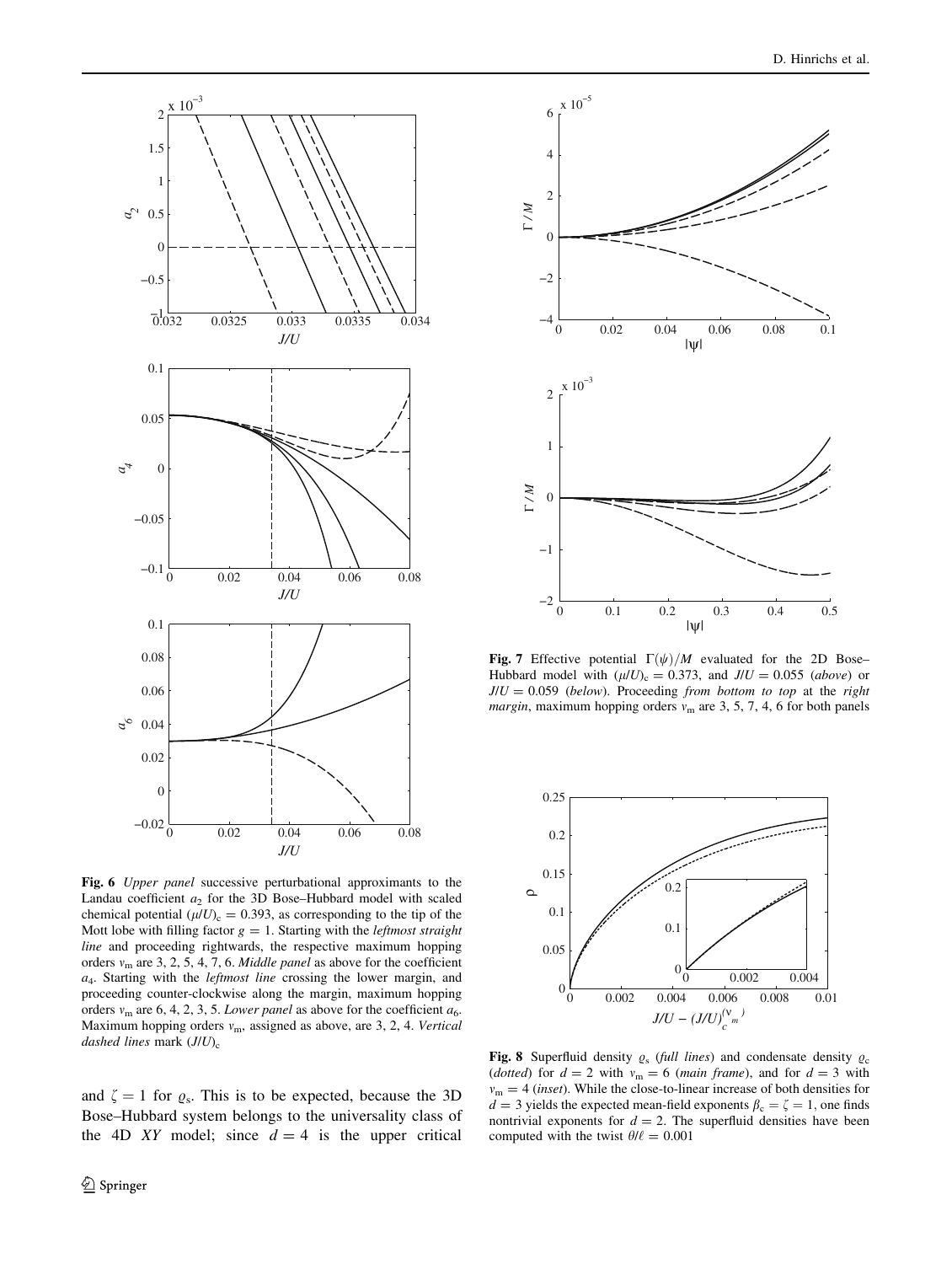<span id="page-8-0"></span>dimension of this latter model, mean-field theory provides the correct critical exponents for this dimension, and all higher ones. On the other hand, the 2D Bose–Hubbard system falls into the 3D XY universality class; in this case the exponents are nontrivial. Thus, although the Bose– Hubbard system with  $d = 3$  spatial dimensions is computationally more demanding,  $d = 2$  is the case of main interest. Indeed, Fig. [8](#page-7-0) clearly indicates that the exponents for  $d = 2$  must be significantly lower than 1; from the fact that the 2D condensate density  $\rho_c$  (dotted) lies below the superfluid density  $\varrho_s$  (full line) one deduces that the exponent  $\beta_c$  of  $\varrho_c$  is larger than the exponent  $\zeta$  of  $\varrho_s$ . This finding is in line with the Josephson relation [\[16](#page-10-0), [17](#page-10-0), [37\]](#page-10-0)

$$
\zeta = \beta_c - \eta v,\tag{35}
$$

where  $v$  is the critical exponent of the correlation length, as already referred to in the "Introduction" section, and  $\eta$  is the critical exponent of the correlation function.

Assuming now that the densities behave as

$$
\varrho \propto (J/U - (J/U)_{c})^{x} \tag{36}
$$

for  $J/U$  somewhat larger than  $(J/U)_{c}$ , the respective critical exponent  $x$  is unveiled by computing the logarithmic derivative

$$
D \log \varrho = \frac{d \log \varrho}{d \log(J/U - (J/U)_c)}
$$
(37)

and taking the limit

$$
x = \lim_{J/U - (J/U)_{c} \to 0} \text{Dlog} \varrho. \tag{38}
$$

In Fig. 9 we plot the logarithmic derivative (37) of  $\varrho_c$  for both  $d = 2$  as obtained from approximations with either  $v_m = 4$  or  $v_m = 6$ , and for  $d = 3$  with  $v_m = 4$ . Evidently, these derivatives behave almost linearly over wide ranges



Fig. 9 Logarithmic derivative (37) of the condensate density  $\varrho_c$ , computed according to Eq. ([17](#page-2-0)) for  $d = 2$  with both  $v_m = 4$  and  $v_m = 6$ , and for  $d = 3$  with  $v_m = 4$ . Observe that continuing the linear part of the graph for  $d = 3$  to  $J/U - (J/U)_{c} = 0$  yields  $\beta_c = 1$ with reasonable accuracy, whereas the data for  $d = 2$  clearly suggest a smaller value

| <b>Table 1</b> Finite-order estimates of the critical exponent $\beta_c$ for the      |  |  |  |  |
|---------------------------------------------------------------------------------------|--|--|--|--|
| condensate density $\rho_c$ , and of the critical exponent $\zeta$ for the superfluid |  |  |  |  |
| density $\rho_s$ , as obtained for the 2D Bose–Hubbard model                          |  |  |  |  |

|                                   | $\beta_{\rm c}^{(\nu_{\rm m})}$ | $r(v_m)$ |        |  |  |
|-----------------------------------|---------------------------------|----------|--------|--|--|
| $v_{\rm m} \setminus \theta/\ell$ |                                 | 0.001    | 0.01   |  |  |
| 4                                 | 0.5715                          | 0.6446   | 0.6463 |  |  |
| 6                                 | 0.6153                          | 0.6525   | 0.6541 |  |  |
| $\infty$                          | 0.7029                          | 0.6683   | 0.6697 |  |  |
| $\theta/\ell \rightarrow 0$       |                                 | 0.6681   |        |  |  |
|                                   |                                 |          |        |  |  |

Also listed are their extrapolations to infinite order, performed linearly in  $1/v_m$ . In the case of  $\zeta$  two values of the twist  $\theta/\ell$  are considered, providing data which are extrapolated separately to  $v_m = \infty$ ; a further linear extrapolation then yields the desired limit for  $\theta/\ell \to 0$ 

of J/U, with the exception of the immediate vicinity of  $(J/U)_{c}$ . But this latter regime has to be ignored anyway, because all our numerical results are given in terms of power series, thus isolating a single term close to  $(J/U)_{c}$ , whereas several powers have to combine in order to mimic noninteger exponents. Therefore, we obtain plausible finite-order estimates  $\beta_{\rm c}^{(\nu_{\rm m})}$  of the condensate-density exponent  $\beta_c$  by extending the linear slopes to  $J/U$  - $(J/U)_c = 0$ . To begin with, for  $d = 3$  we have  $\beta_c^{(4)} \approx 0.94$ , quite close to the known exact value  $\beta_c = 1$ . In view of our still shaky line of reasoning concerning the partial compensation of the divergencies plaguing the individual coefficients  $a_4$  and  $a_6$ , this finding is quite encouraging.

Turning at last to the truly interesting case  $d = 2$ , and proceeding as above, we obtain the estimates  $\beta_c^{(4)}$  and  $\beta_c^{(6)}$ listed in Table 1; a linear fit of these data over  $1/v_{\text{m}}$  then provides the limit  $\beta_c = 0.7029$  for  $v_m \rightarrow \infty$ . Similarly, we compute finite-order estimates  $\zeta^{(v_m)}$  of the superfluid-density exponent  $\zeta$ , with an imposed twist of either  $\theta/\ell = 0.01$ , or  $\theta/\ell = 0.001$ . First the extrapolation to  $v_m = \infty$  is done separately for each twist, as is also documented in Table 1; then a further linear extrapolation to  $\theta/\ell = 0$  gives the final value  $\zeta = 0.6681$ .

## 5 Discussion and outlook

The concept of the effective potential  $\Gamma$ , borrowed from field theory [\[1](#page-9-0), [3\]](#page-9-0), provides an immediate connection between quantum critical phenomena and Landau's theory of phase transitions [[14](#page-9-0), [15](#page-10-0)]. Knowledge of the coefficient  $a_2$  appearing in the Landau expansion ([14\)](#page-2-0) of  $\Gamma$  allows one to locate the phase boundary; knowledge of the higher coefficients in the vicinity of that boundary enables one to also monitor the emergence of the order parameter  $|\psi_0|$ , and hence to determine the associated critical exponent  $\beta$ . In Sect. [4](#page-5-0) we have applied this scheme to the Mott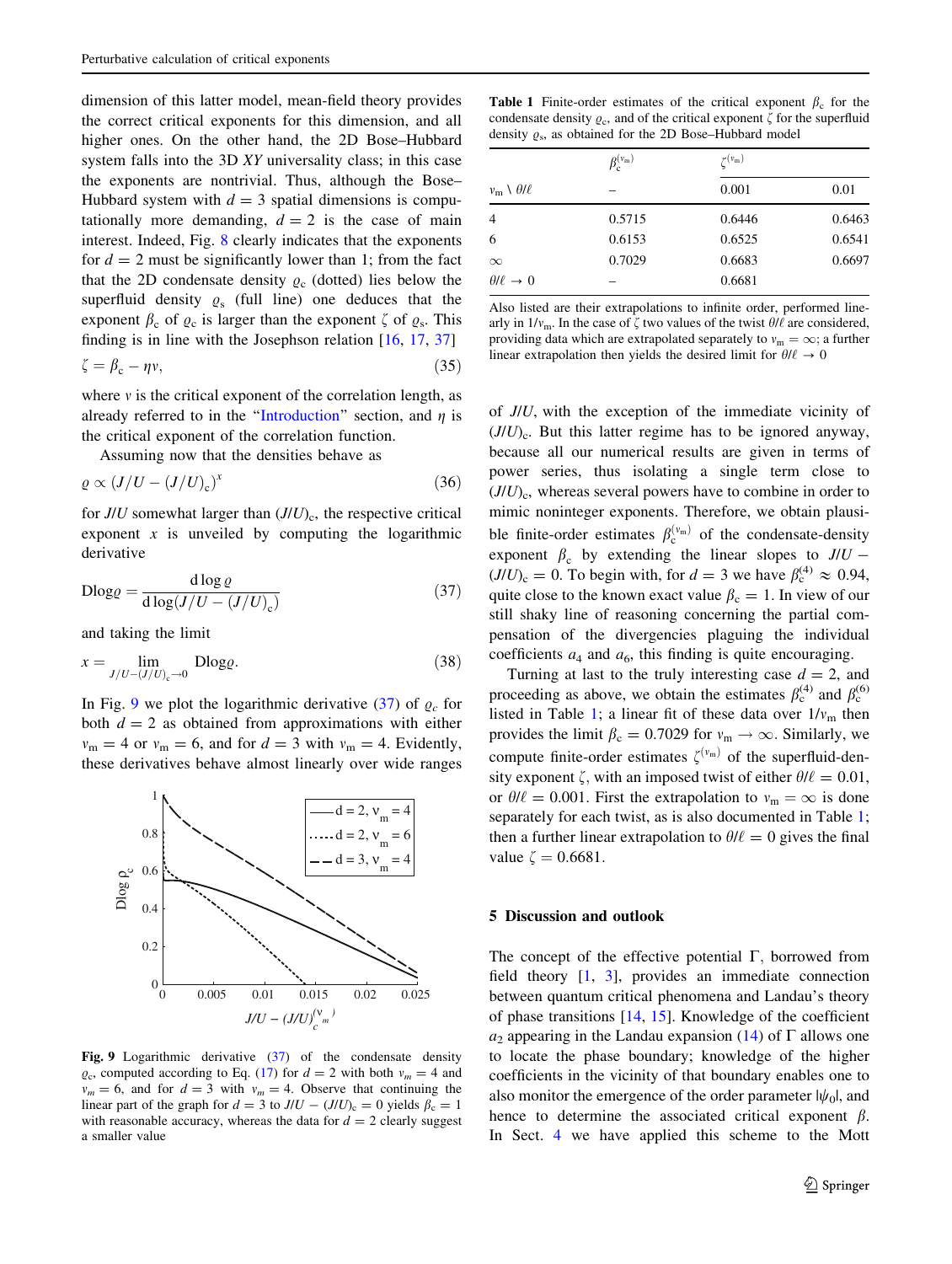<span id="page-9-0"></span>**Table 2** Comparison of the critical exponents  $\beta = \beta_c/2$  and  $\zeta$ obtained in this work for the 2D Bose–Hubbard model with data computed by Campostrini et al. [6] for the 3D XY universality class

|                 | This<br>work | Ref. $[6]$  |
|-----------------|--------------|-------------|
| β               | 0.3515       | 0.3485(2)   |
| $\epsilon$<br>ζ | 0.6681       | 0.67155(27) |

In the case of  $\zeta$  the relation  $\zeta = v$  is utilized

insulator-to-superfluid transition shown by the Bose–Hubbard model, after having computed the Landau coefficients by high-order perturbation theory. In principle, the condensate density then is given by the familiar relation

$$
\varrho_{\rm c} = |\psi_0|^2 = -\frac{a_2}{2a_4} \tag{39}
$$

for hopping strengths  $J/U$  slightly above the critical value, so that it should suffice to calculate  $a_2$  and  $a_4$  only. However, our perturbative approximants to these coefficients suffer from the divergency of the weak-coupling perturbation series, so that the above Eq.  $(39)$  can be exploited only if our approach is supplemented by a controlled procedure for converting a divergent weak-coupling series into a convergent strong-coupling expansion, as exemplified in Ref. [\[35](#page-10-0)]. While such a procedure would require some a priori information on the behavior of the true  $a_4$ , here we have followed a different route, relying on the observation that the divergent behavior of the  $a_4$  approximants is counteracted by that of the approximants to  $a<sub>6</sub>$ , as seen in Figs. [5](#page-6-0) and [6.](#page-7-0) Therefore, we keep the sixth-order term in the Landau expansion ([31\)](#page-4-0) and replace Eq. (39) for  $\varrho_c$  by its extended analog [\(17](#page-2-0)); the same approximation to  $\Gamma$  is employed when evaluating Eq.  $(26)$  $(26)$  for the superfluid density  $\varrho_s$ . The critical exponent  $\beta = \beta_c/2$  for the order parameter and the exponent  $\zeta$  for the superfluid density determined in this manner for the 2D Bose–Hubbard model are juxtaposed in Table 2 to the corresponding best known estimates computed for the 3D XY universality class [6]. In the case of  $\zeta$ , we have employed the hyperscaling relation  $\zeta = (d-2)v$ , which reduces to  $\zeta = v$  for  $d = 3$  and thus equates  $\zeta$  with the critical exponent v for the correlation length [[16,](#page-10-0) [17\]](#page-10-0). While the accuracy of our results is difficult to specify, and certainly does not match that achieved in Ref. [6], the very fact that the numerical values coincide to better than 1 % constitutes an impressive manifestation of universality.

Yet, our findings still have to be regarded as preliminary. Subsequent steps to be taken now should involve a more systematic processing of the perturbative data, combined with an improved fitting procedure and a reliable error estimate, and it will be important to answer the question whether the encouraging first results reported here can be made more precise [\[19](#page-10-0)].

Still, physics is not about producing numbers, but about providing insight. It is, therefore, quite striking to observe that the elemental 2D Bose–Hubbard model actually provides the critical exponents of the lambda transition, and it might be interesting to pin down the "carrier" of this universality in terms of the process-chain diagrams involved in the computation of the Landau coefficients. Is there, perhaps, some simple properties of these diagrams which clarify why the 2D model differs so significantly from the 3D one?

Of course, the ultimate test of universality will also require an experimental high-precision measurement of the critical exponents of the 2D Bose–Hubbard model, as realized with ultracold atoms in planar optical lattices. Besides the experiments referred to in the '['Introduction'](#page-0-0)' section, recent studies aiming at the single-site addressability of ultracold atoms in optical lattices [[38–41\]](#page-10-0) hold a particularly high promise in this respect, since such techniques may allow one to directly measure spatial correlation functions, and thereby to determine the exponents  $\nu$ and  $\eta$ . In any case, with ultracold atoms now entering the field of critical phenomena, far-reaching further developments lie ahead.

Acknowledgments This work was supported by the Deutsche Forschungsgemeinschaft (DFG) under grant No. HO 1771/5. Computer resources have been provided by the HERO cluster of the Universität Oldenburg. A. Pelster gratefully acknowledges a fellowship from the Hanse-Wissenschaftskolleg.

### References

- 1. J. Zinn-Justin, Quantum field theory and critical phenomena, 4th edn. (Oxford University Press, Oxford, 2002)
- 2. J.J. Binney, N.J. Dowrick, A.J. Fisher, M.E.J. Newman, The theory of critical phenomena. (Oxford University Press, Oxford, 1992)
- 3. H. Kleinert, V. Schulte-Frohlinde, Critical properties of  $\Phi^4$  theories (World Scientific, Singapore, 2001)
- 4. J.A. Lipa, J.A. Nissen, D.A. Stricker, D.R. Swanson, T.C.P. Chui, Phys. Rev. B 68, 174518 (2003)
- 5. H. Kleinert, Phys. Lett. A 277, 205 (2000)
- 6. M. Campostrini, M. Hasenbusch, A. Pelissetto, P. Rossi, E. Vicari, Phys. Rev. B 63, 214503 (2001)
- 7. S. Sachdev, Quantum phase transitions, 2nd edn. (Cambridge University Press, Cambridge, 2011)
- 8. M.P.A. Fisher, P.B. Weichman, G. Grinstein, D.S. Fisher, Phys. Rev. B 40, 546 (1989)
- 9. M. Köhl, H. Moritz, T. Stöferle, C. Schori, T. Esslinger, J. Low Temp. Phys. 138, 635 (2005)
- 10. I.B. Spielman, W.D. Phillips, J.V. Porto, Phys. Rev. Lett. 98, 080404 (2007)
- 11. I.B. Spielman, W.D. Phillips, J.V. Porto, Phys. Rev. Lett. 100, 120402 (2008)
- 12. T. Donner, S. Ritter, T. Bourdel, A. Öttl, M. Köhl, T. Esslinger, Science 315, 1556 (2007)
- 13. A. Rançon, N. Dupuis, Phys. Rev. B 84, 174513 (2011)
- 14. F.E.A. dos Santos, A. Pelster, Phys. Rev. A 79, 013614 (2009)